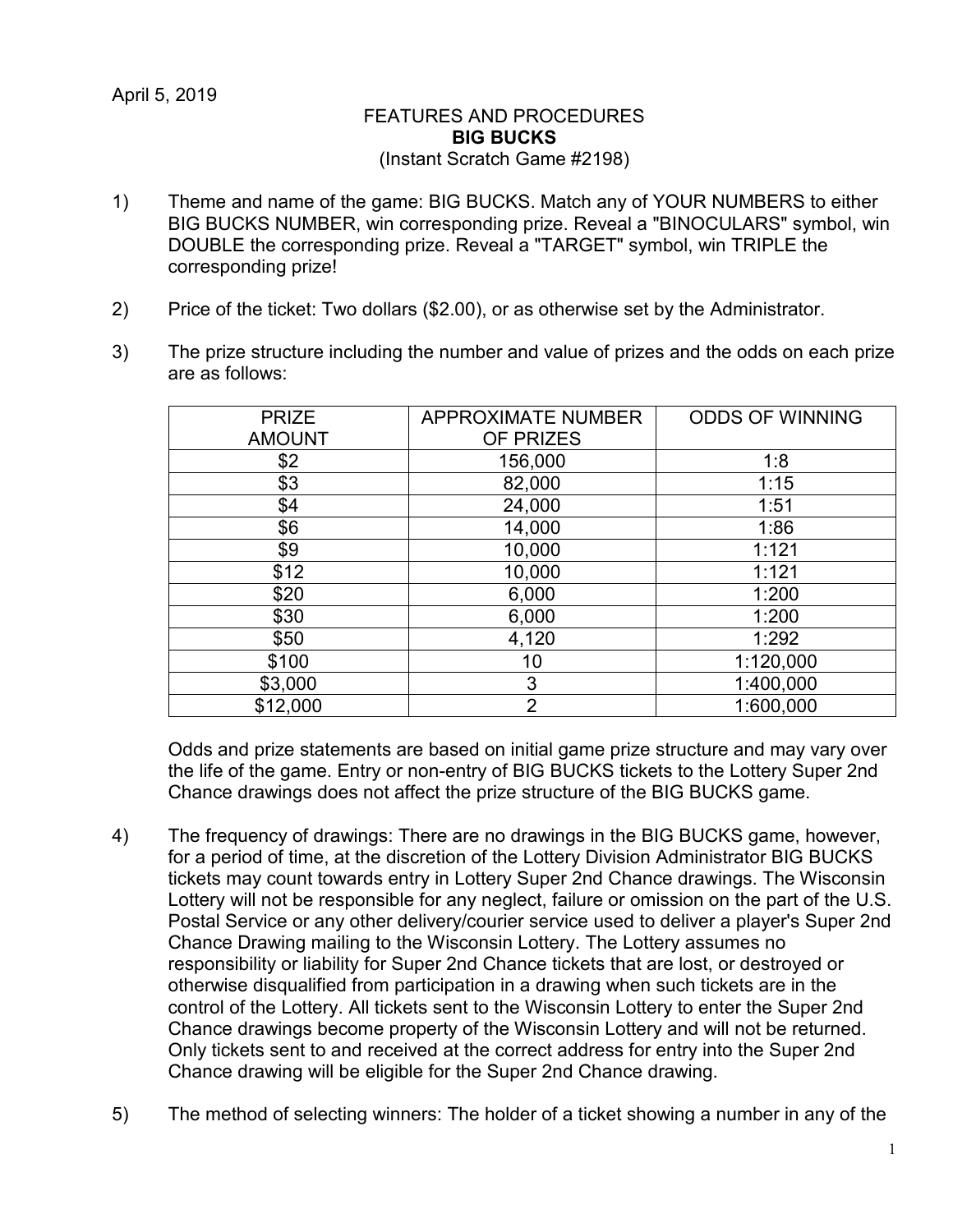ten (10) uncovered YOUR NUMBERS play spots that matches one (1) of the two (2) numbers in the uncovered BIG BUCKS NUMBERS play area shall win the corresponding prize amount shown for that same matching YOUR NUMBERS play spot. The holder of a ticket showing a "BINOCULARS" play symbol in any of the ten (10) uncovered YOUR NUMBERS play spots shall win two (2) TIMES the corresponding prize amount automatically regardless of the numbers in the BIG BUCKS NUMBERS play area. The holder of a ticket showing a "TARGET" play symbol in any of the ten (10) uncovered YOUR NUMBERS play spots shall win three (3) TIMES the corresponding prize amount automatically regardless of the numbers in the BIG BUCKS NUMBERS play area.

- 6) The method of making payment to winners:
	- A. Submission of the original ticket (not a copy), as provided below, shall be the sole method of claiming a prize.
	- B. Payment of prizes under six hundred dollars (\$600) may be made by presenting the ticket for validation and payment to any Wisconsin Lottery retailer.
	- C. The original winning ticket must be signed by a single human being. For-profit and non-profit entities, trusts, and other non-human beings are not eligible to play or claim a prize in this game. Payment of any prize totaling five hundred thousand, nine hundred ninety-nine dollars (\$500,999) or less may be made by either 1) signing the back of the original winning ticket, completing a Lottery claim form and presenting it in person to any Lottery office for validation and payment by the claim deadline under section 6(G), or 2) by signing the back of the original winning ticket, completing a Lottery claim form and mailing it for validation and payment to Lottery Headquarters in Madison. If claiming a prize by mail, the original winning ticket and Lottery claim form must be mailed to Lottery Headquarters in Madison in a properly addressed envelope with the postage duly prepaid by the claim deadline under section 6(G). Payment of any prize totaling five hundred and one thousand dollars (\$501,000) or more must be made by signing the back of the original winning ticket, completing a Lottery claim form and presenting it in person to the Lottery Headquarters in Madison for validation and payment by the claim deadline under section 6(G). Personal appearance may be waived at the Lottery Division Administrator's sole discretion.
	- D. Tickets are void if stolen, unissued, mutilated, altered, counterfeit, or otherwise fail validation tests. The Lottery at its sole discretion reserves the right to pay any mutilated ticket based upon the facts and circumstances of the particular claim. Such action by the Lottery is final and non-reviewable.
	- E. Tickets are void if misprinted. "Misprinted" means any mistake or difference from the original ticket or game specifications of any kind in the printing, manufacturing, packaging or other processing related to the production or distribution of the ticket caused by the raw materials, processes or handling of the ticket until its ultimate sale to the consumer/player. "Misprinted" includes but is not limited to the tickets being unreadable, misregistered, defective, or multiply printed. Also, "misprinted" includes errors in the computer software, computer